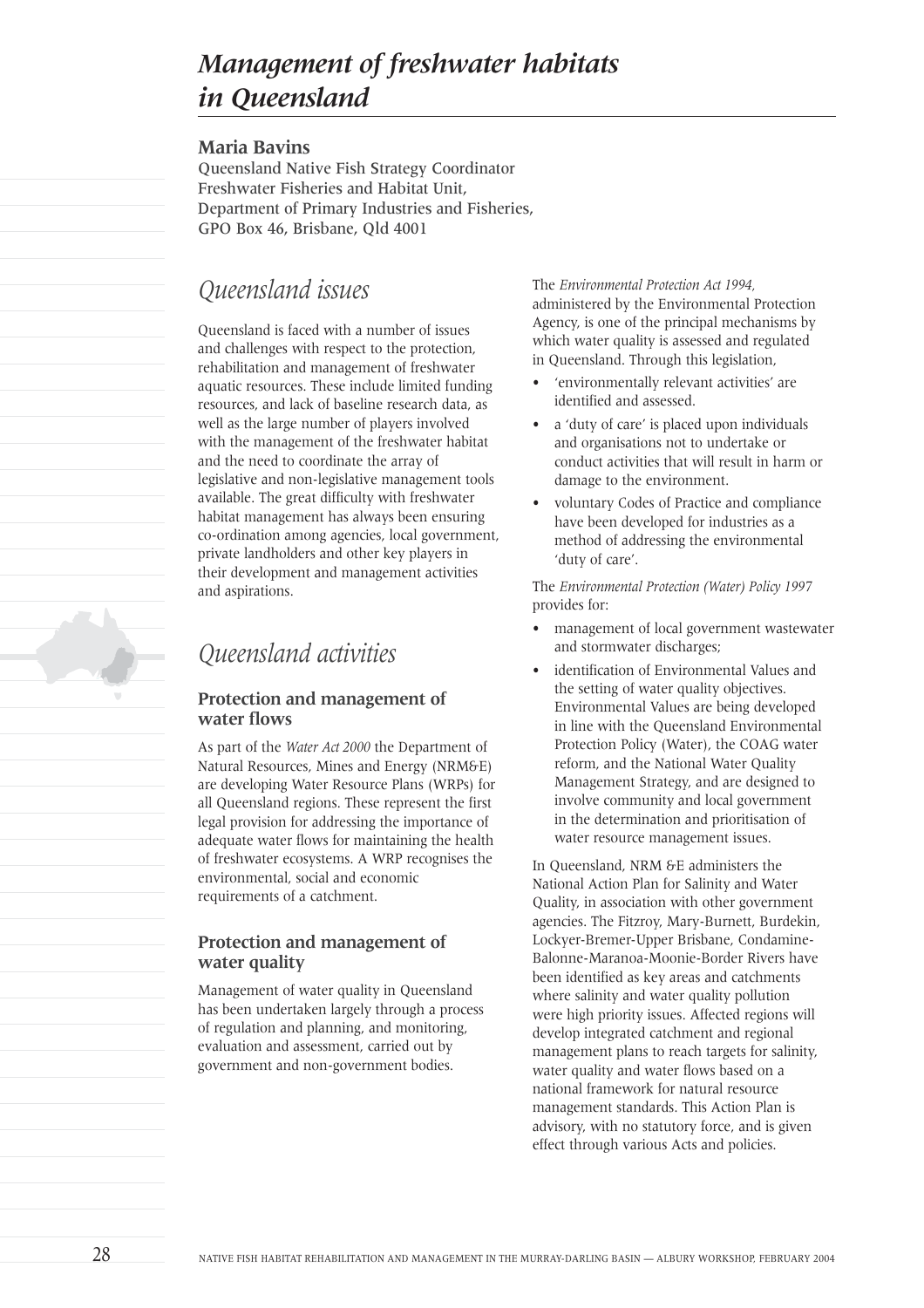#### *Gaps in water quality management*

The Water Act 2000 does not specifically address downstream water quality impacts of expanded water allocation and associated developments. Currently no statewide program exists for the routine monitoring of the presence and abundance of pesticides or other chemical components in Queensland.

### **Protection and management of riparian habitat**

NRM&E is responsible for administering the Water Act 2000, the principal legislation protecting the integrity of non-tidal water bodies and riparian environments of state-owned and privately owned lands. Under this Act, any disturbances or activities (including excavation, dredging and vegetation clearance) detrimental to the integrity of the bed or banks, or water quality of a waterway or waterbody, must be assessed to determine the potential impact on the riverine habitat. Queensland is one of the few states to consider the effects of cumulative impacts in their assessments.

The Water Act 2000 also includes a Code for Stock and Domestic Water Supply. According to amendments in the Water Act 2000, water uptake from a riparian water course for the purposes of stock watering and domestic use does not require an application for a permit, and is considered self-assessable under the Code for the Development of Riparian Water Access Works on a Watercourse, Lake or Spring. This latter code is designed to ensure that waterworks (i) are constructed with minimal damage to the banks of beds of a watercourse; (ii) are constructed with minimal damage to riparian vegetation (native vegetation can only be removed with approval of NRM&E); and (iii) are constructed to minimise their impact on flood conditions. One requirement is that the site is returned to a condition similar to that before construction. Any damage to bank or waterway beds has to be repaired.

The *Vegetation Management Act 1999* provides: (i) legislative controls for the protection of vegetation on freehold land, including areas of high conservation value and areas vulnerable to land degradation; (ii) regulations for the preservation of remnant endangered ecosystems. Clearing activities on freehold land are also

controlled under this Act to protect against land degradation, maintain or increase biodiversity, protect the integrity of ecological processes, and also allow for the ecological and sustainable use of land resources.

The *Land Act 1994* provides regulations for vegetation management on leasehold and other State land including the control of tree clearing in critical and endangered habitats (riparian habitat included), as well as addressing the clearance of regrowth and non-native vegetation.

In terms of the management of freshwater habitat, the Land Act and Vegetation Management Act both provide for protection against tree clearance in the riparian zone (with respect to the requirements of the Broad-scale Tree Clearing Policy for State Lands and the State Policy for Vegetation Management on Freehold Land). Riparian vegetation is considered important in order to provide a buffer zone to protect the watercourse from adjoining land-based activities. The functional width of this zone will depend upon the physical attributes of the watercourse (size, depth, flow) and the buffering requirements, in terms of the type and intensity of adjoining land use or activities.

The *Land Protection (Pest and Stock Route Management) Act 2002* includes provisions for owner responsibility to ensure that riparian zones are kept free of certain classes of weeds.

#### *Department of Primary Industries and Fisheries (DPI***&***F)*

The *Fisheries Act 1994* and *Fisheries Regulations 1995* include legislation for:

- declaration and management of Fish Habitat Areas in both marine and freshwater habitat, to protect habitat and resources important to fish. (As yet no Fish Habitat Areas have been established for the protection of freshwater environments.)
- restoration of damaged and destroyed habitats, where the quality or integrity of the fish habitat has been adversely impacted, or the value of the fishery has been compromised. Restoration notices may be issued.
- *Fisheries Act 1994* also incorporates a buffer zone policy, which provides advice and guidelines on the establishment of appropriate and effective riparian buffer zones.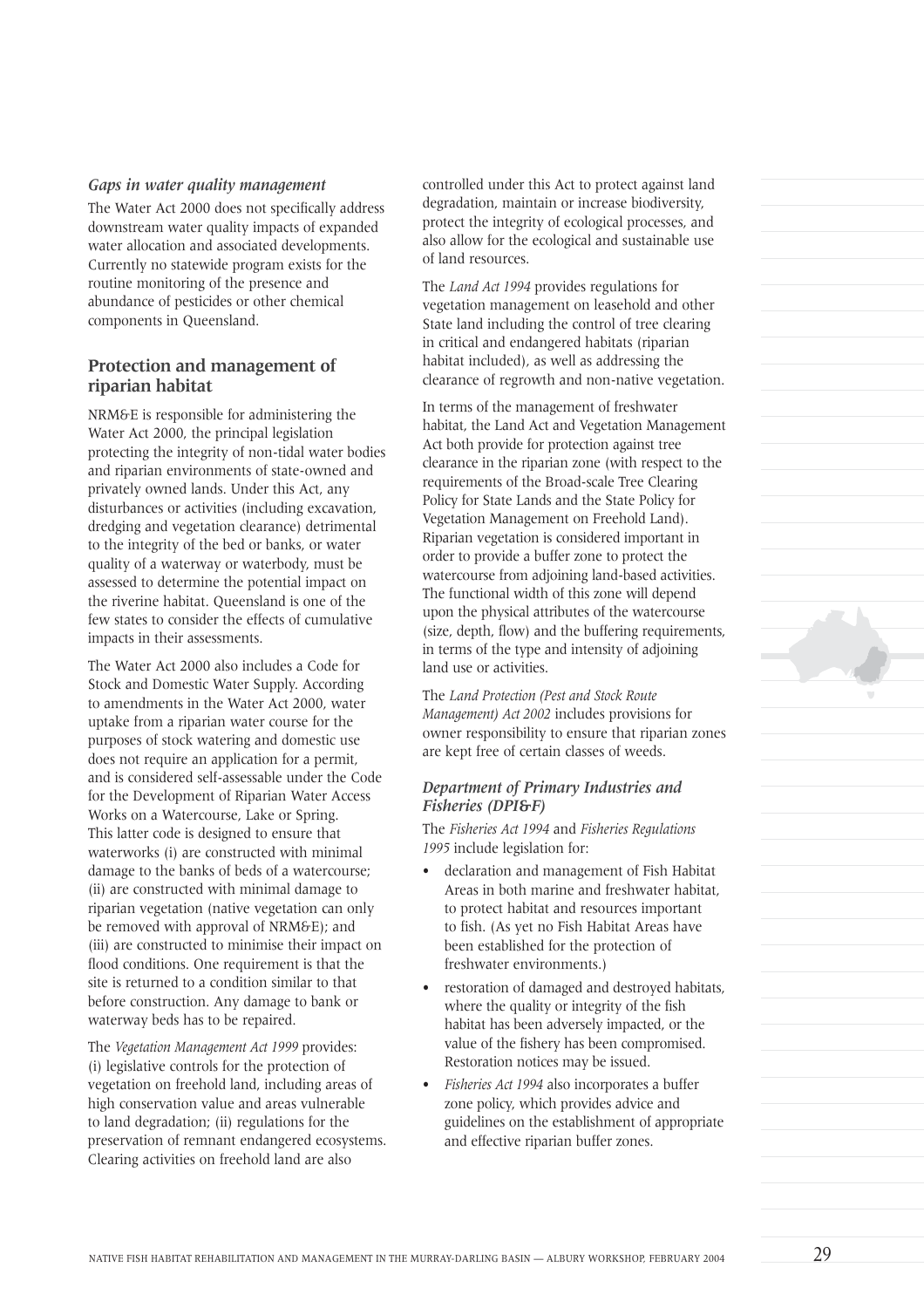#### *Environmental Protection Agency (EPA)*

The *Nature Conservation Act 1992* provides protection and management of Queensland's native flora and fauna, through the implementation of recovery plans, species conservation plans and voluntary conservation plans. Under this Act, riparian vegetation is recognised as providing an important habitat for the life-cycles of many native flora and fauna species.

The Environmental Protection Act 1994 is the main legislation protecting Queensland's environmental values. It addresses environmentally relevant activities, i.e. those activities that could impact on the health of the environment (including the riparian habitat).

The Environmental Protection (Water) Policy 1997 forms part of the Environmental Protection Act 1994 and establishes a framework for the protection of the environmental values of waterways, including protection of the riparian zone.

The Department of Communication, Information, Local Government, Planning and Sport (DCILGPS) administers the *Integrated Planning Act 1977*, which is the principal legislation used by Queensland's local governments for land use planning. This Act identifies riparian buffer zones as 'valuable features' and enables local government to control development by declaring and imposing constraints on harmful activities. As development can include the subdivision of land, riparian zones are potentially impacted.

#### *Gaps in vegetation management*

Neither the Land Act nor Vegetation Management Act includes regulations or controls on the clearance of native grasses, or comprehensive controls on regrowth, with the result that such vegetation in the riparian zone may be cleared without the need for a permit. In addition, neither the Vegetation Management Act or Land Act addresses the need for grazing controls to protect the integrity of the riparian vegetation.

#### *Vegetation management reforms*

The main initiatives occurring in the management of vegetation in Queensland include the development of Vegetation Management Plans addressing the management of vegetation and providing policies on tree clearing for State and freehold land. Regional Vegetation Management Plans have also been established under the Vegetation Management Act 1999, identifying the regional needs of ecosystems. Codes of practice are also being developed to control clearing activities

In March 2004, the *Vegetation Management Act and Other Legislation Amendment Bill 2004* was introduced. This combines the Land Act 1994 and the Vegetation Management Act 1999 in one piece of legislation to phase out broad-scale clearing of Queensland's remnant vegetation by December 2006.

#### **Protection and management of fish passage**

DPI&F performs a number of roles to maintain and improve fish passage through a waterway. The *DPI Fisheries Act 1994* and *Fisheries Regulation 1995* include the provision of legislation and technical advice for development proposals, which could potentially impact on fish habitat, e.g. dams and weirs, aquaculture and mining activities.

Approval for waterway barriers is required for any barrier (including the building of modifications to dams, weirs) across a waterway (any watercourse including a river, creek, stream). DPI&F are also developing self-assessable codes (currently in draft form) for the construction or raising of waterway-barrier works.

#### *Fishways*

A State-funded program has succeeded in the retrofitting of fishways to 12 major structures in Queensland waters. Funding for this program ceased in 2001.

DPI&F provides guidelines for the passage of fish in streams, the development of fish passage strategies, and the implementation of waterway-barrier works, and there is provision in its fisheries legislation for fishways. DPI&F is also involved in monitoring the effectiveness of established fishways, and researching the improvement of fishway design, e.g. the design of vertical-slot fishways.